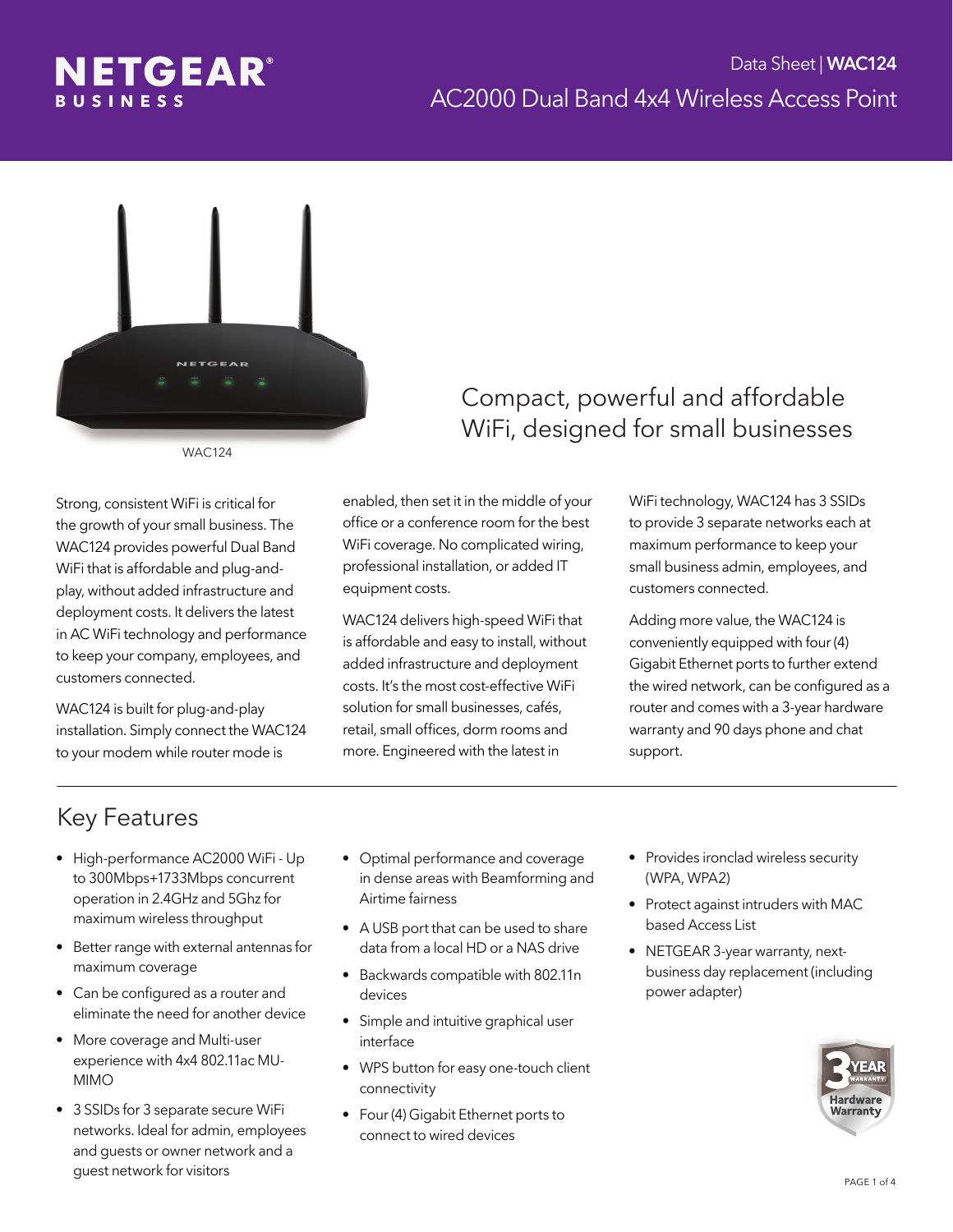

### Sample Deployment Use Cases

WAC124 Deployment Scenario







Small Offices **Example 20** Dorms **Community** Dorms **Home Offices** 

# Example Application

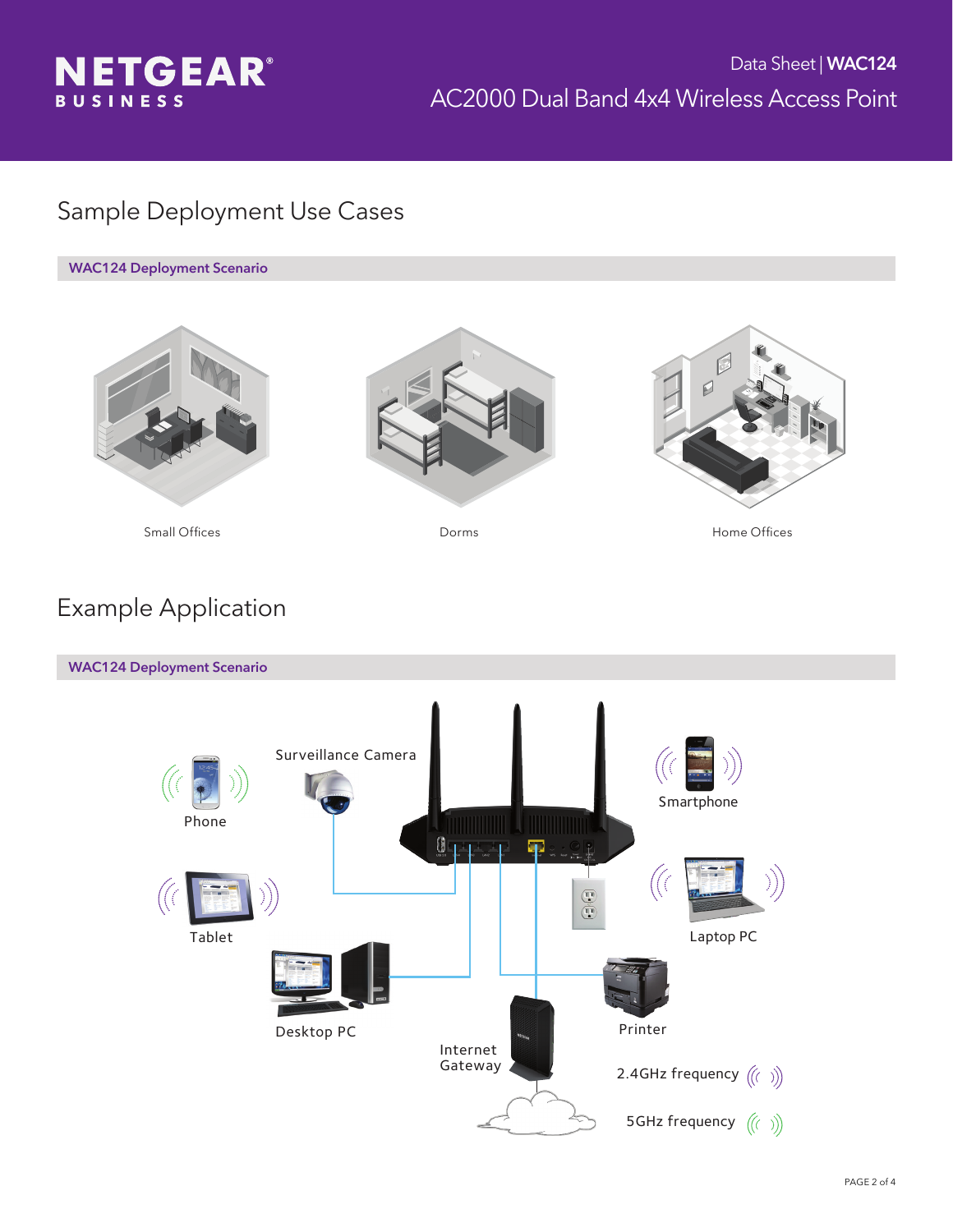

# Technical Specifications

| <b>Physical Characteristics</b>      | <b>WAC124</b>                                                                                                                                                               |
|--------------------------------------|-----------------------------------------------------------------------------------------------------------------------------------------------------------------------------|
| Power                                | 12V/1.5A (18W) power adapter with country-specific plug<br>Power consumption: 16.2W (maximum)                                                                               |
| <b>Physical Specifications</b>       |                                                                                                                                                                             |
| Dimensions ( $L \times W \times H$ ) | 9.27X5.94X2.14in<br>(235.51x150.76x54.5mm)                                                                                                                                  |
| Weight                               | 0.831b (377g)                                                                                                                                                               |
| Mounting options                     | Desktop<br>Wall mountable                                                                                                                                                   |
| <b>Interfaces and Indicators</b>     |                                                                                                                                                                             |
| Physical Interfaces                  | WAN: One (1) 10/100/1000BASE-T Ethernet (RJ-45) port with Auto Uplink™ (Auto MDI-X)<br>LAN: Four (4) 10/100/1000BASE-T Ethernet (RJ-45) port with Auto Uplink™ (Auto MDI-X) |
| LEDs                                 | Power, Internet, WiFi, USB                                                                                                                                                  |
| <b>Buttons</b>                       | Default Reset<br><b>WPS</b><br>Power On/Off                                                                                                                                 |
| <b>Environmental Specifications</b>  |                                                                                                                                                                             |
| <b>Operating Temperature</b>         | 32° to 104°F (0° to 40°C)                                                                                                                                                   |
| Storage Temperature                  | -4° to 158°F (-20° to 70°C)                                                                                                                                                 |
| <b>Operating Relative Humidity</b>   | 10-90%                                                                                                                                                                      |
| Storage Humidity                     | 5-95%                                                                                                                                                                       |
| <b>MTBF</b>                          | @ 25°C > 285,000 hours<br>@ 50°C > 100,000 hours                                                                                                                            |
| Safety Certification                 | CE (EN60950)                                                                                                                                                                |
| <b>RF Characteristics</b>            |                                                                                                                                                                             |
| Standards                            | IEEE 802.11ac specification<br>IEEE 802.11n 2.0 specification<br>IEEE 802.11g<br>IEEE 802.11b<br>IEEE 802.11a                                                               |
| Frequency Band                       | 2.4GHz and 5GHz concurrent operation                                                                                                                                        |
| Maximum Theoretical Throughput       | 300Mbps (2.4GHz)<br>1733Mbps (5GHz)                                                                                                                                         |
| Maximum Number of Clients            | 64 (2.4g 32+5g 32)                                                                                                                                                          |
| <b>Network Management</b>            |                                                                                                                                                                             |
| Deployment options                   | Standalone<br>Web UI                                                                                                                                                        |
| <b>Access Point</b>                  | Antenna: 3dBi (external)                                                                                                                                                    |
| <b>Advanced Wireless</b>             | WDS Point-to-point wireless bridge client mode                                                                                                                              |
| Security                             | WiFi Protected Access Pre-shared Key (WPA-PSK, WPA2-PSK)<br>MAC Address filtering<br>3 BSSID                                                                                |